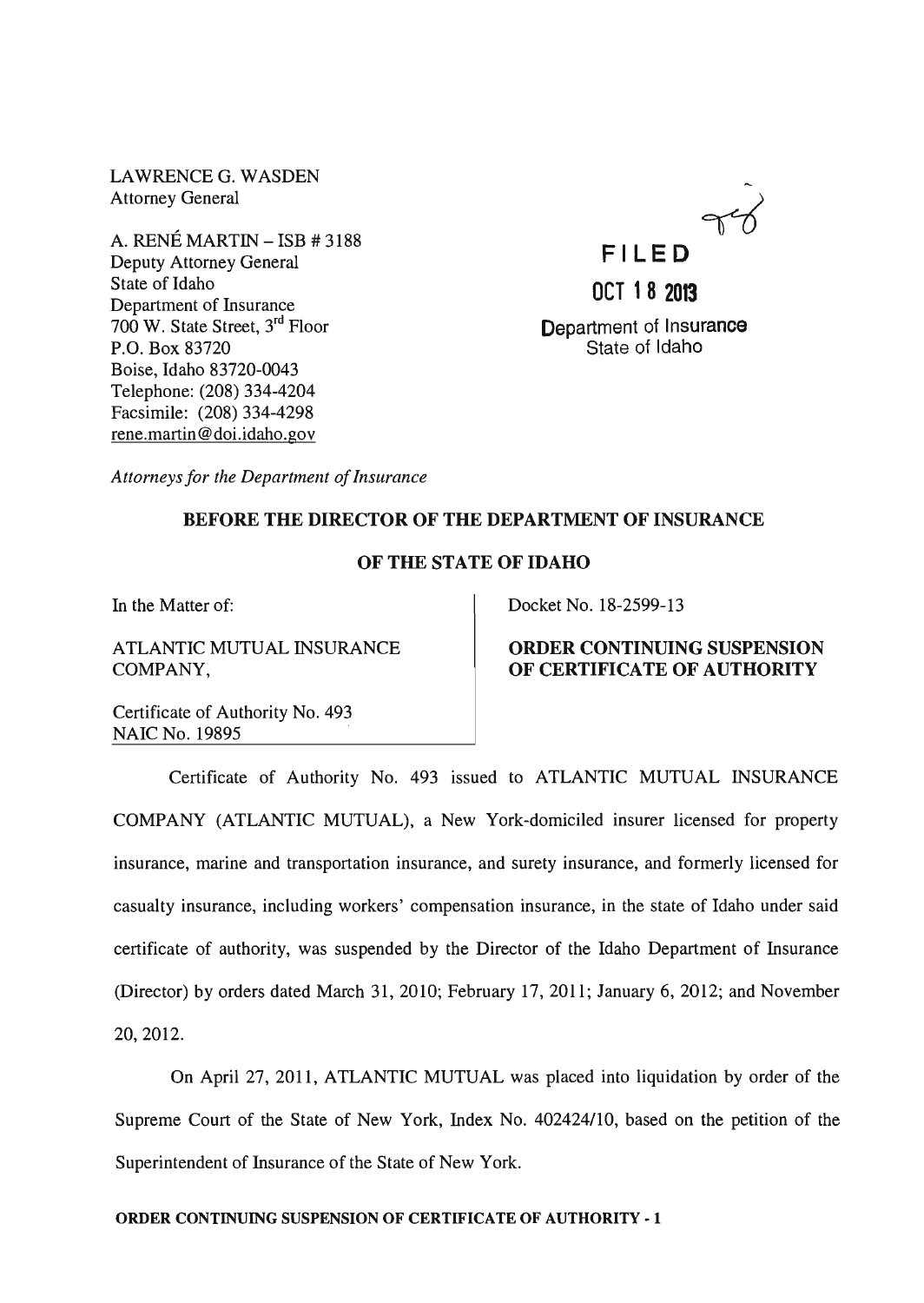The Director, having reviewed the foregoing and the requirements of Idaho Code § 41- 327, and good cause appearing therefor,

NOW, THEREFORE, IT IS HEREBY ORDERED, pursuant to Idaho Code § 41-327(3), that Certificate of Authority No. 493 issued to ATLANTIC MUTUAL be CONTINUED IN SUSPENSION, effective immediately, for a period of one (1) year from the date of this order. The Director may terminate the suspension sooner if the cause for said suspension is corrected and ATLANTIC MUTUAL is otherwise in compliance with title 41, Idaho Code.

IT IS HEREBY FURTHER ORDERED that ATLANTIC MUTUAL comply with the requirements of Idaho Code § 41-329, including § 41-329(2), which provides: "During the suspension period the insurer shall not solicit or write any new business in this state, but shall file its annual statement, pay fees, licenses, and taxes as required under this code, and may service its business already in force in this state, as if the certificate of authority had continued in full force."

IT IS HEREBY FURTHER ORDERED, pursuant to Idaho Code § 41-330(1), that, within four (4) days after notice of this suspension is provided, ATLANTIC MUTUAL shall notify, by any available means, every person authorized to write business in the state of Idaho by said insurance company, to immediately cease to write any further insurance business for ATLANTIC MUTUAL in Idaho, unless ATLANTIC MUTUAL has already taken such action pursuant to prior order of suspension by the Director.

DATED this  $\frac{18\text{ Hz}}{8}$  day of October, 2013.

STATE OF IDAHO DEPARTMENT OF INSURANCE

- Bep Director

LIAM W. DEAL Director

ORDER CONTINUING SUSPENSION OF CERTIFICATE OF AUTHORITY - 2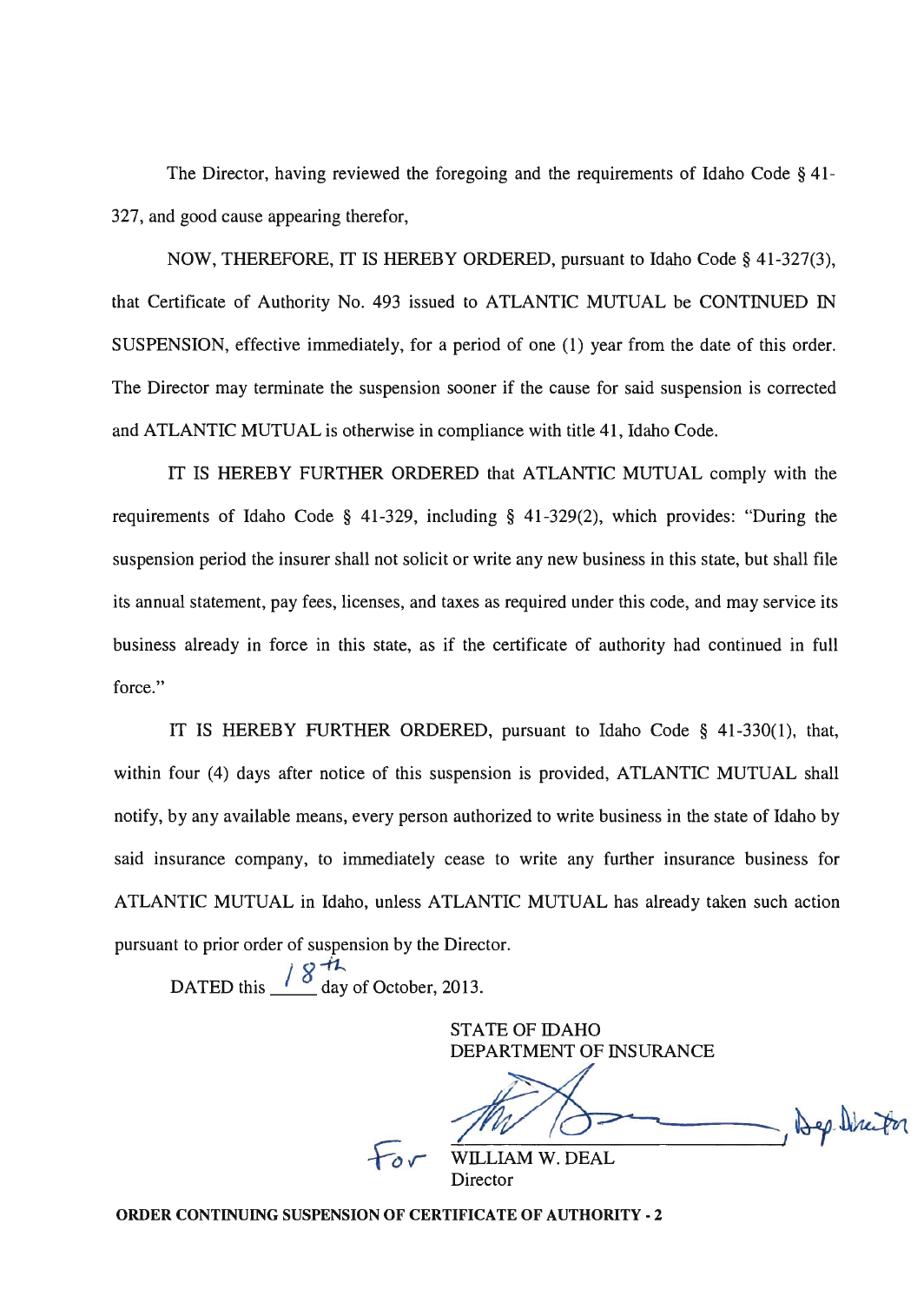#### **NOTIFICATION OF RIGHTS**

This is a final order of the Director. Any party may file a motion for reconsideration of this final order within fourteen (14) days of the service date of this order. The agency will dispose of the petition for reconsideration within twenty-one (21) days of its receipt, or the petition will be considered denied by operation of law. *See* Idaho Code § 67-5246(4).

Pursuant to Idaho Code §§ 67-5270 and 67-5272, any party aggrieved by this final order or orders previously issued in this case may appeal this final order and all previously issued orders in this case by filing a petition in the district court of the county in which:

- i. A hearing was held,
- ii. The final agency action was taken,
- iii. The party seeking review of the order resides, or operates its principal place of business in Idaho, or
- iv. The real property or personal property that was the subject of the agency action is located.

An appeal must be filed within twenty-eight (28) days of (a) the service date of this final order, (b) an order denying petition for reconsideration, or (c) the failure within twenty-one (21) days to grant or deny a petition for reconsideration, whichever is later. *See* Idaho Code § 67- 5273. The filing of an appeal to district court does not itself stay the effectiveness or enforcement of the order under appeal.